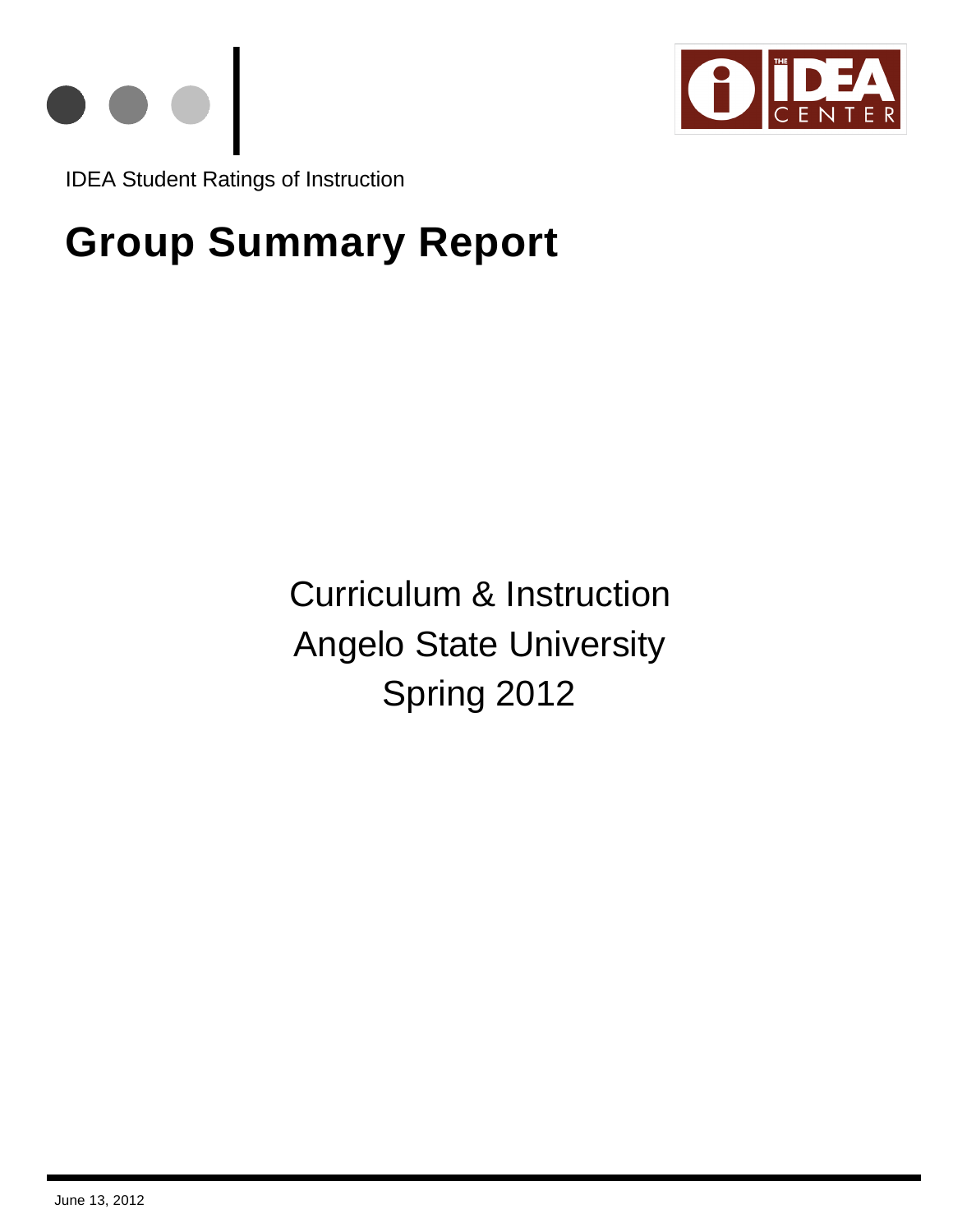## **Page Section**

- 1 Description of Report
- 1 Description of Courses Included in This Report
- 2 I: Faculty Selection of Important and Essential **Objectives**
- 3 II: Student Ratings of Overall Outcomes − Comparison to IDEA Database
- 4 III: Student Ratings of Overall Outcomes − Comparison to This Institution
- 5−6 IV: Student Ratings of Progress on Objectives Chosen as Important or Essential
- 7 V: Teaching Methods and Styles
- 8 VI: Student Self−ratings and Ratings of Course **Characteristics**
- 9 VII: Faculty Self–report of the Institutional Context
- 10 VIII: Additional Questions
- **Note:** Throughout the report, results for the Group are compared to the Institution and to the IDEA database. Institutional norms are based on courses rated in the previous five years provided at least 400 classes were rated during that time. IDEA norms are based on courses rated in the 1998−1999, 1999−2000, and 2000−2001 academic years.

## **Description of Courses Included in This Report**

| <b>Number of Classes Included</b>              |     |
|------------------------------------------------|-----|
| Diagnostic Form                                | 32  |
| Short Form                                     |     |
| Total                                          | 32  |
| Number of Excluded Classes                     |     |
| <b>Response Rate</b>                           |     |
| Classes below 65% Response Rate                | 6   |
| Average Response Rate                          | 76% |
| <b>Class Size</b><br><b>Average Class Size</b> |     |

**Number of Classes**: The confidence you can have in this report increases with the number of classes included. Classes were excluded if faculty members neglected to select Important and Essential objectives. If more than 10 percent of the eligible classes were excluded, the results may not be representative of the Group.

**Response Rate**: A 75% response rate is desirable; 65% is the minimum for dependable results.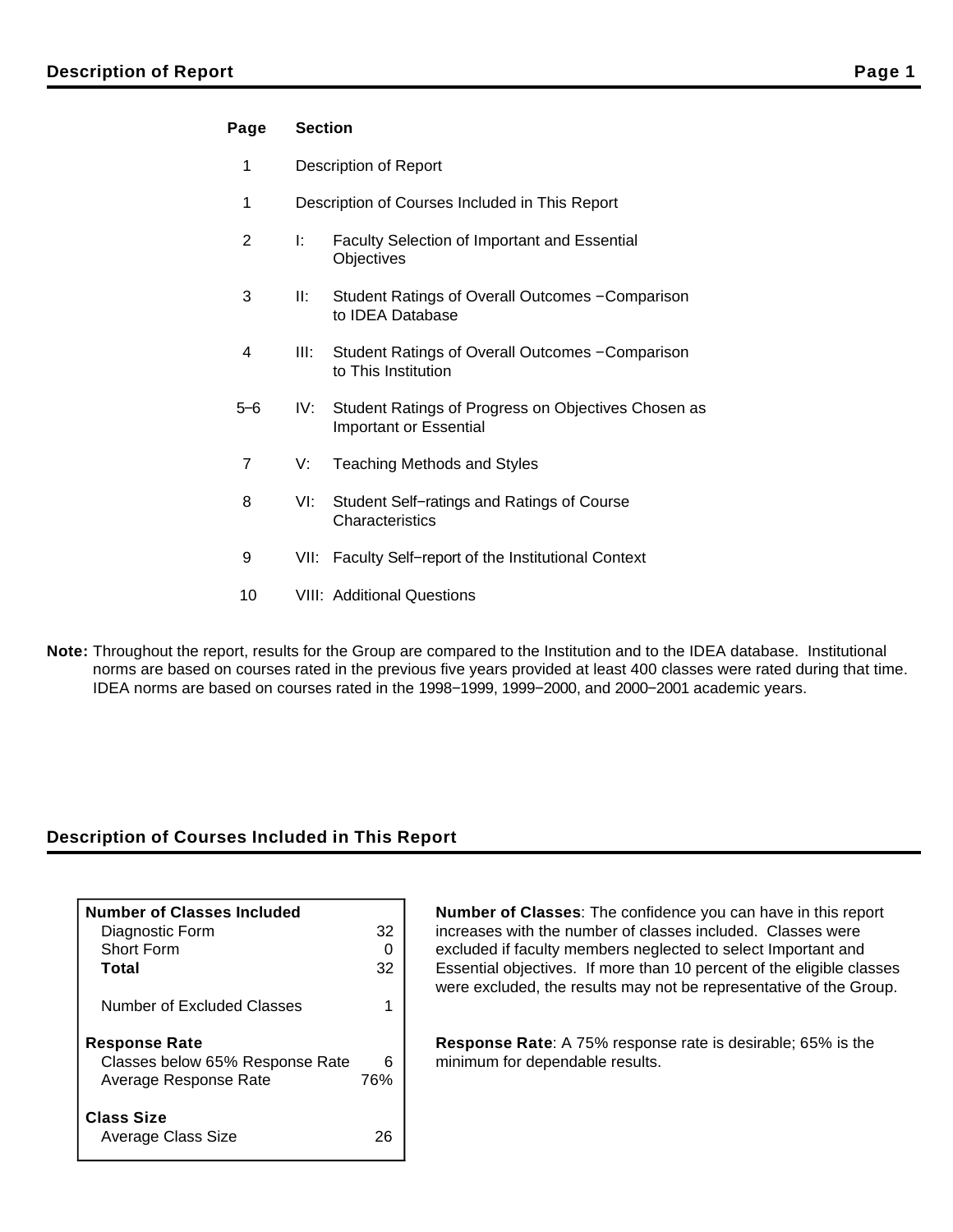The following provides information about the degree to which various learning objectives are emphasized in courses. The percent of classes for which each objective was chosen helps evaluate whether or not program objectives are addressed with appropriate frequency.

In general, it is recommended that 3−5 objectives be selected as Important or Essential for each class. When more than 5 objectives are chosen, effectiveness ratings tend to be adversely affected, perhaps because instructors are trying to accomplish too much.

The information in this section can be used to explore such questions as:

- Are the goals of the program being appropriately emphasized in course sections?
- Are the objectives emphasized consistent with this Group's mission?
- Are some of the Group's curricular goals under− or over−emphasized?
- Are the under−emphasized objectives addressed in another way?
- How does this Group's emphasis compare with the Institution and IDEA?
- On average, are faculty members selecting too many objectives?

|                                                                                                                                                          | Percent of Classes Selecting Objective as |             |                    |  |  |
|----------------------------------------------------------------------------------------------------------------------------------------------------------|-------------------------------------------|-------------|--------------------|--|--|
|                                                                                                                                                          | <b>Important or Essential</b>             |             |                    |  |  |
|                                                                                                                                                          | <b>This Group</b>                         | Institution | <b>IDEA System</b> |  |  |
|                                                                                                                                                          | $(n=32)$                                  | $(n=8,607)$ | $(n=44, 455)$      |  |  |
| Objective 1: Gaining factual knowledge (terminology,<br>classifications, methods, trends)                                                                | 53%                                       | 82%         | 78%                |  |  |
| <b>Objective 2:</b> Learning fundamental principles, generalizations, or<br>theories                                                                     | 56%                                       | 74%         | 75%                |  |  |
| Objective 3: Learning to apply course material (to improve<br>thinking, problem solving, and decisions)                                                  | 88%                                       | 68%         | 75%                |  |  |
| Objective 4: Developing specific skills, competencies, and points<br>of view needed by professionals in the field most closely<br>related to this course | 75%                                       | 47%         | 55%                |  |  |
| Objective 5: Acquiring skills in working with others as a member<br>of a team                                                                            | 28%                                       | 18%         | 32%                |  |  |
| Objective 6: Developing creative capacities (writing, inventing,<br>designing, performing in art, music, drama, etc.)                                    | 19%                                       | 13%         | 25%                |  |  |
| Objective 7: Gaining a broader understanding and appreciation<br>of intellectual/cultural activity (music, science, literature, etc.)                    | 6%                                        | 15%         | 27%                |  |  |
| Objective 8: Developing skill in expressing myself orally or in<br>writing                                                                               | 41%                                       | 34%         | 47%                |  |  |
| Objective 9: Learning how to find and use resources for<br>answering questions or solving problems                                                       | 50%                                       | 23%         | 41%                |  |  |
| Objective 10: Developing a clearer understanding of, and<br>commitment to, personal values                                                               | 19%                                       | 12%         | 23%                |  |  |
| Objective 11: Learning to analyze and critically evaluate ideas,<br>arguments, and points of view                                                        | 31%                                       | 31%         | 49%                |  |  |
| Objective 12: Acquiring an interest in learning more by asking<br>my own questions and seeking answers                                                   | 16%                                       | 18%         | 41%                |  |  |
| Average Number of Objectives Selected As Important or<br><b>Essential</b>                                                                                | 4.8                                       | 4.4         | 5.7                |  |  |
|                                                                                                                                                          |                                           |             |                    |  |  |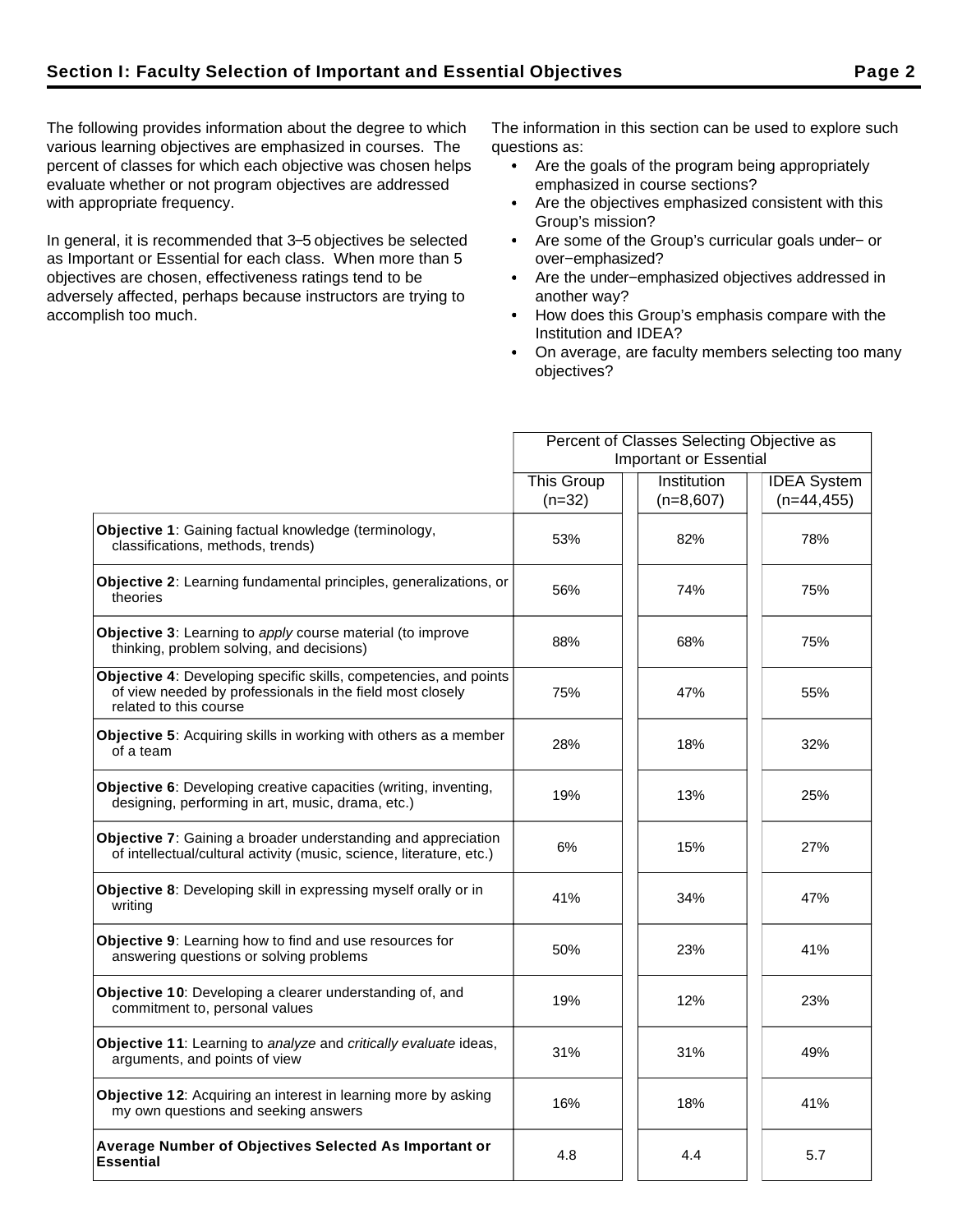The quality of instruction in this unit is shown as judged by the four overall outcomes. "A. Progress on Relevant Objectives" is a result of student ratings of their progress on objectives chosen by instructors. Ratings of individual items about the "B. Excellence of the Teacher" and "C. Excellence of Course" are shown next. "D. Summary Evaluation" averages these three after double weighting the measure of student learning (A). Results for both "raw" and "adjusted" scores are shown as they compare to the IDEA Database. Use results to summarize teaching

effectiveness in the Group.

**Part 1** shows the **percentage of classes** in each of the five performance categories.

Is the distribution of this Group's classes similar to the expected distribution when

compared to IDEA?

**Part 2** provides the averages for the Group and for IDEA norms.

Are the Group's averages higher or lower than IDEA?

# **Part 1: Distribution of Converted Scores Compared to the IDEA Database**

| Converted<br>Score<br>Category | Expected<br><b>Distribution</b> |     | A. Progress on<br>Relevant<br><b>Objectives</b> | B. Excellence of IC. Excellence of<br>Teacher |        | Course |        | D. Summary<br>Evaluation<br>(Average of<br>$A, B, C$ <sup>1</sup> |        |  |
|--------------------------------|---------------------------------|-----|-------------------------------------------------|-----------------------------------------------|--------|--------|--------|-------------------------------------------------------------------|--------|--|
|                                |                                 | Raw | Adjstd                                          | Raw                                           | Adjstd | Raw    | Adjstd | Raw                                                               | Adjstd |  |
| Much Higher<br>(63 or higher)  | 10%                             | 25% | 3%                                              | 3%                                            | 3%     | 25%    | 3%     | 25%                                                               | $0\%$  |  |
| Higher<br>$(56 - 62)$          | 20%                             | 47% | 34%                                             | 47%                                           | 16%    | 34%    | 25%    | 47%                                                               | 28%    |  |
| Similar<br>$(45 - 55)$         | 40%                             | 28% | 50%                                             | 44%                                           | 66%    | 34%    | 53%    | 25%                                                               | 59%    |  |
| Lower<br>$(38 - 44)$           | 20%                             | 0%  | 13%                                             | 3%                                            | 13%    | 6%     | 19%    | 3%                                                                | 13%    |  |
| Much Lower<br>(37 or lower)    | 10%                             | 0%  | 0%                                              | 3%                                            | 3%     | $0\%$  | 0%     | 0%                                                                | $0\%$  |  |
|                                |                                 |     |                                                 |                                               |        |        |        |                                                                   |        |  |

# **Part 2: Average Scores**

| <b>Converted Score</b><br>This Summary Report | 59              | 54              | 54  | 51  | 57  | 51  | 58  | 53  |
|-----------------------------------------------|-----------------|-----------------|-----|-----|-----|-----|-----|-----|
| <b>IDEA System</b>                            | 51 <sup>2</sup> | 51 <sup>2</sup> | 50  | 50  | 50  | 50  | 50  |     |
| 5-point Scale                                 |                 |                 |     |     |     |     |     |     |
| This Summary Report                           | 4.4             | 4.1             | 4.5 | 4.2 | 4.3 | 4.0 | 4.4 |     |
| <b>IDEA System</b>                            | 3.8             | 3.8             | 4.2 | 4.2 | 3.9 | 3.9 | 3.9 | 3.9 |

 $1$ Progress on Relevant Objectives is double weighted in the Summary Evaluation.

 $^2$  The IDEA Average is slightly higher than 50 because Essential objectives are double weighted and students typically report greater learning on objectives that the instructor identified as Essential to the class.

Use results to summarize teaching effectiveness in the Group. To the degree that the percentages of the Group's classes in the two highest categories exceeds 30% (Part 1), teaching effectiveness appears to be superior to that in the comparison group. Similarly, if the Group's converted average exceeds 55, and its average on the 5−point scale is 0.3 above that for the comparison group (Part 2), overall teaching effectiveness in the Group appears to be highly favorable.

**Part 3** shows the percentage of classes with ratings **at or above the converted score** of the **IDEA databases**. Results are shown for both raw and adjusted scores. When this percentage exceeds 60%, the inference is that the Group's overall instructional effectiveness was unusually high.

Results in this section address the question:

How does the quality of instruction for this Group compare to the national results?

# **Part 3: Percent of Classes at or Above the IDEA Database Average**

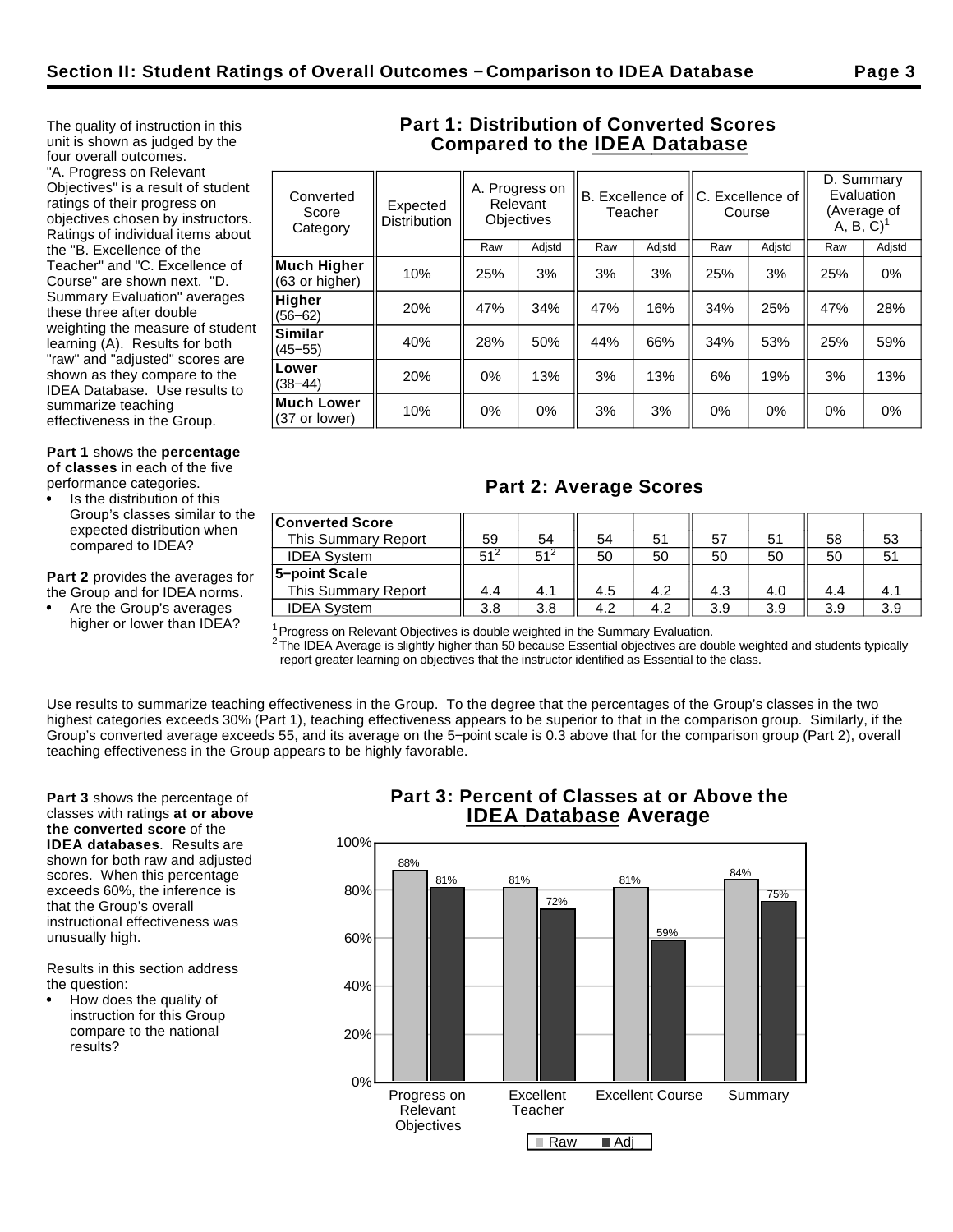This section compares the quality of instruction in this Group to your entire Institution in the same way as it was compared to all classes in the IDEA database (Section II, page 3).

**Part 1** shows the **percentage of classes** in each of five categories.

Is the distribution of this Group's classes similar to the expected distribution when compared to the Institution?

**Lower**<br>(38–44)

**Much Lower**

**Part 2** provides the **averages** for the Group and for Institutional norms.

- Are the Group's averages higher or lower than the Institution?
- Is the Institution (compared to IDEA) higher or lower than the IDEA system average? (See page 3 for IDEA System averages.)

Note: Institutional norms are based on courses rated in the previous five years.

| Converted<br>Score<br>Category       | Expected<br><b>Distribution</b> |     | A. Progress on<br>Relevant<br><b>Objectives</b> | Teacher |        | B. Excellence of IC. Excellence of<br>Course |        | D. Summary<br>Evaluation<br>(Average of<br>A, B, C |        |
|--------------------------------------|---------------------------------|-----|-------------------------------------------------|---------|--------|----------------------------------------------|--------|----------------------------------------------------|--------|
|                                      |                                 | Raw | Adjstd                                          | Raw     | Adjstd | Raw                                          | Adjstd | Raw                                                | Adjstd |
| <b>Much Higher</b><br>(63 or higher) | 10%                             | 6%  | 3%                                              | 0%      | 3%     | 9%                                           | 0%     | 3%                                                 | $0\%$  |
| Higher<br>$(56 - 62)$                | 20%                             | 44% | 22%                                             | 28%     | 9%     | 25%                                          | 16%    | 41%                                                | 22%    |
| <b>Similar</b><br>$(45 - 55)$        | 40%                             | 34% | 59%                                             | 53%     | 59%    | 47%                                          | 56%    | 38%                                                | 59%    |

# **Part 2: Average Scores**

(38−44) 20% 16% 16% 13% 22% 19% 25% 16% 16%

|| 10% || 0% || 0% || 6% || 6% || 0% || 3% || 3% || 3%<br>(37 or lower) || 10% || 0% || 0% || 6% || 0% || 3% || 3% || 3%

| <b>Converted Score</b> |     |     |     |     |     |     |     |     |
|------------------------|-----|-----|-----|-----|-----|-----|-----|-----|
| This Summary Report    | 54  | 51  | 51  | 48  | 53  | 49  | 53  | 50  |
| This Institution       | 50  | 50  | 50  | 50  | 50  | 50  | 50  | 50  |
| This Institution       |     |     |     |     |     |     |     |     |
| (compared to IDEA)     | 56  | 53  | 53  | 52  | 54  | 53  | 55  | 53  |
| 5-point Scale          |     |     |     |     |     |     |     |     |
| This Summary Report    | 4.4 | 4.1 | 4.5 | 4.2 | 4.3 | 4.0 | 4.4 | 4.1 |
| This Institution       | 4.2 | 4.1 | 4.4 | 4.3 | 4.2 | 4.1 | 4.3 | 4.2 |

 $1$  Progress on Relevant Objectives is double weighted in the Summary Evaluation.

**Part 3** shows the percentage of classes with ratings **at or above the converted score** of **This Institution**. Results are shown for both raw and adjusted scores.

Results in this section address the question:

How does the quality of instruction for this Group compare to the Institution?

# **Part 3: Percent of Classes at or Above This Institution's Average**



# **Part 1: Distribution of Converted Scores Compared to This Institution**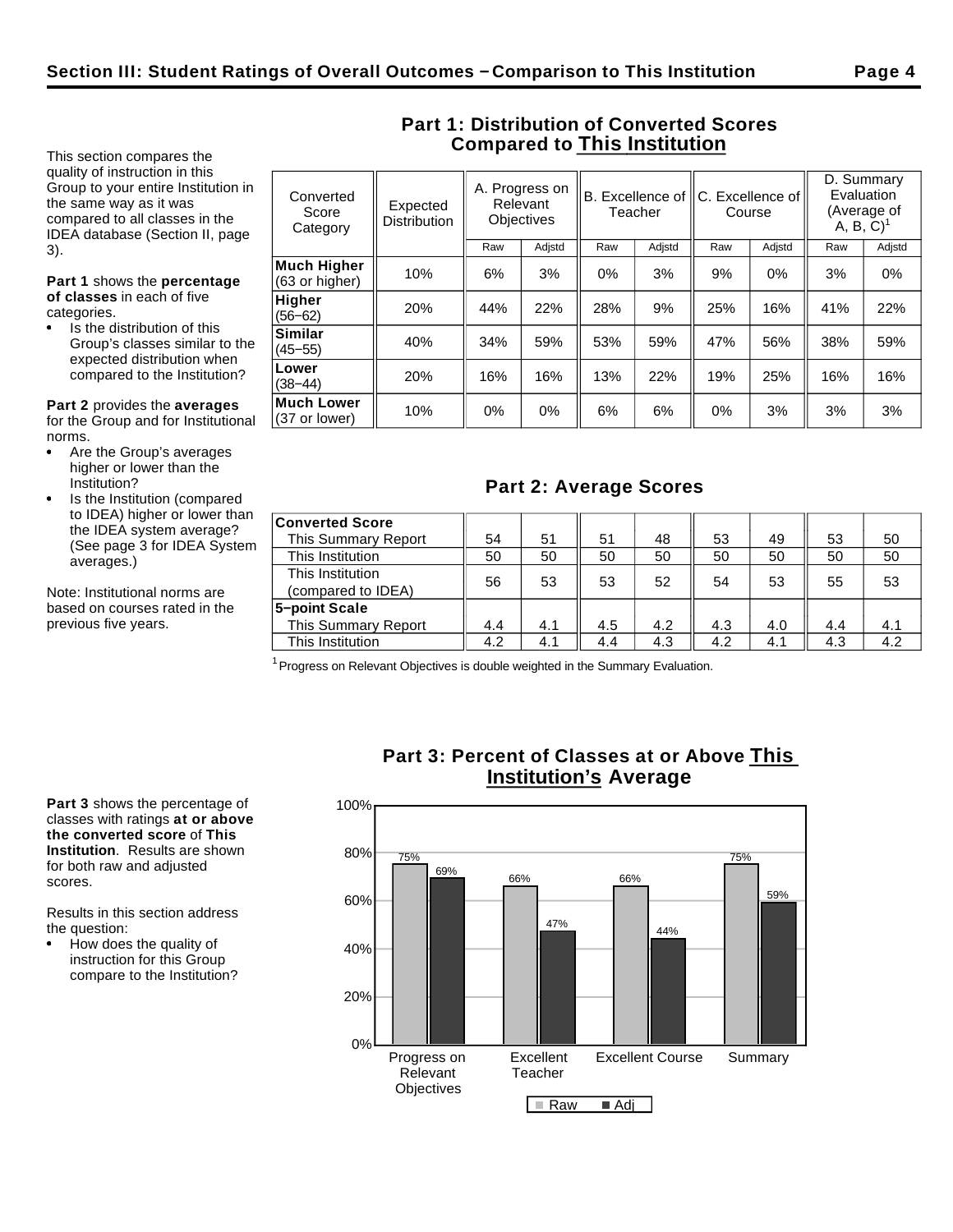Tables in this section compare ratings of progress and "relevance" for the 12 objectives for this Group, with ratings for other classes at your institution and for all classes in the IDEA database. The tables on the left side of the page report averages (raw and adjusted) for the Group and the two comparison groups; they also display the number of classes for which the objective was selected as "relevant" (Important or Essential). For each of these groups, progress ratings are reported only for "relevant" classes.

By comparing progress ratings across the 12 learning objectives, you can determine if there are significant differences in how well various objectives were achieved. Since students rate their progress higher on some objectives than on others, conclusions may need to be modified by comparing the Group's results with those for the Institution and/or IDEA. Results in this section should help you determine if special attention should be given to improving learning on one or more objective(s). Results in the section are of special value to accrediting agencies and assessment programs.

**Raw Average**: Answers accreditation/assessment questions related to how well each objective was achieved; these are indicators of self−assessed learning.

**Adjusted Average**: Useful primarily in comparing instructors or classes; they "level the playing field" by taking into account factors that affect learning other than instructional quality.

**Bar Graphs**: Useful in determining if "standards" or "expectations" have been met. For example, you may have established a target requiring that at least 50 percent of classes pursuing a given objective should achieve an average progress rating of at least 4.0. If this expectation was achieved, the darkest bar will exceed the 50% level. By comparing the Group's results with those for the IDEA database and the Institution, you can also make inferences about the rigor of the standards you have established for the Group.

**Percent of classes where Raw Average was at least: 4.00 3.75 3.50** 

**Objective 1**: Gaining factual knowledge (terminology, classifications, methods, trends)

|                    | Raw Avg. |     | Adjstd. Avg. $#$ of Classes | This report        |    |    |    |    |    |    |    |    |    |     |
|--------------------|----------|-----|-----------------------------|--------------------|----|----|----|----|----|----|----|----|----|-----|
| This report        | 4.4      | 4.1 |                             | <b>Institution</b> |    |    |    |    |    |    |    |    |    |     |
| Institution        | 4.3      | 4.2 | 7,062                       | <b>IDEA System</b> |    |    |    |    |    |    |    |    |    |     |
| <b>IDEA System</b> | 4.0      | 4.0 | 31,991                      |                    |    |    |    |    |    |    |    |    |    |     |
|                    |          |     |                             |                    | 10 | 20 | 30 | 40 | 50 | 60 | 70 | 80 | 90 | 100 |

IDEA System

**Objective 2**: Learning fundamental principles, generalizations, or theories

|                    | Raw Avg. | Adjstd. Avg. | # of Classes |
|--------------------|----------|--------------|--------------|
| This report        | 4.4      | 4.2          | 18           |
| Institution        | 4.2      | 4.1          | 6,350        |
| <b>IDEA System</b> | 3.9      | 3.9          | 30,398       |

**Objective 3**: Learning to apply course material (to improve thinking, problem solving, and decisions)

|                    | Raw Avg. | Adjstd. Avg. | # of Classes |
|--------------------|----------|--------------|--------------|
| This report        | 4.4      | 4.1          | 28           |
| Institution        | 4.3      | 4.1          | 5,878        |
| <b>IDEA System</b> | 4.0      | 4.0          | 30.442       |

**Objective 4**: Developing specific skills, competencies, and points of view needed by professionals in the field most closely related to this course

|                    | Raw Avg. | Adjstd. Avg. | # of Classes |
|--------------------|----------|--------------|--------------|
| This report        | 4.4      | 4.1          | 24           |
| Institution        | 4.3      | 4.1          | 4.042        |
| <b>IDEA System</b> | 4.0      | 4.0          | 21,568       |



**Objective 5**: Acquiring skills in working with others as a member of a team

|                    | Raw Avg. | Adjstd. Avg. | # of Classes |
|--------------------|----------|--------------|--------------|
| This report        | 4.1      | 3.7          | 9            |
| Institution        | 4.3      | 4.0          | 1.517        |
| <b>IDEA System</b> | 3.9      | 3.9          | 12,088       |







0 10 20 30 40 50 60 70 80 90 100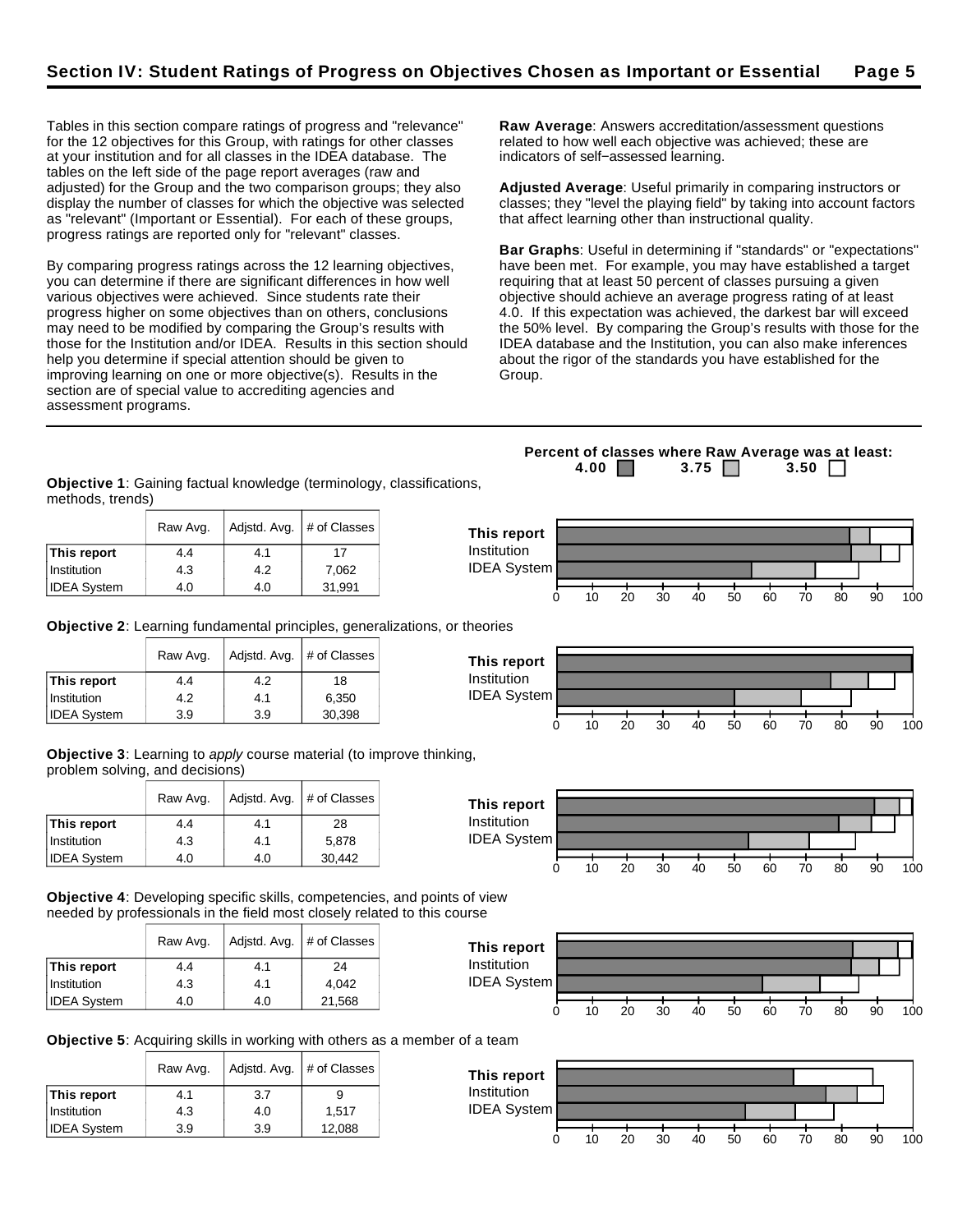## **Objective 6**: Developing creative capacities (writing, inventing, designing, performing in art, music, drama, etc.)

|                    | Raw Avg. |     | Adjstd. Avg.   # of Classes |
|--------------------|----------|-----|-----------------------------|
| This report        | 3.9      | 3.8 | 6                           |
| Institution        | 4.3      | 4.0 | 1,148                       |
| <b>IDEA</b> System | 3.9      | 3.9 | 9,290                       |

**Objective 7**: Gaining a broader understanding and appreciation of intellectual/cultural activity (music, science, literature, etc.)

|                    | Adjstd. Avg.<br>Raw Avg. |     | # of Classes |
|--------------------|--------------------------|-----|--------------|
| This report        | 3.6                      | 3.3 |              |
| Institution        | 4.1                      | 4.0 | 1,288        |
| <b>IDEA System</b> | 3.7                      | 3.7 | 10,256       |

**Objective 8**: Developing skill in expressing myself orally or in writing

|                    | Raw Avg. | Adjstd. Avg. | # of Classes |
|--------------------|----------|--------------|--------------|
| This report        | 4.2      | 4.0          | 13           |
| Institution        | 4.1      | 4.0          | 2.904        |
| <b>IDEA System</b> | 3.8      | 3.8          | 18,174       |

**Objective 9**: Learning how to find and use resources for answering questions or solving problems

|                    | Adjstd. Avg.<br>Raw Avg. |     | # of Classes |
|--------------------|--------------------------|-----|--------------|
| This report        | 4.4                      | 4.1 | 16           |
| Institution        | 4.1                      | 4.0 | 1,964        |
| <b>IDEA System</b> | 3.7                      | 3.7 | 15,656       |

**Objective 10**: Developing a clearer understanding of, and commitment to, personal values

|                    | Adjstd. Avg.<br>Raw Avg. |     | # of Classes |
|--------------------|--------------------------|-----|--------------|
| This report        | 4.1                      | 4.0 | 6            |
| Institution        | 4.0                      | 3.8 | 1.018        |
| <b>IDEA System</b> | 3.8                      | 3.8 | 8.715        |

**Objective 11**: Learning to analyze and critically evaluate ideas, arguments, and points of view

|                    | Raw Avg. | Adjstd. Avg. | # of Classes |
|--------------------|----------|--------------|--------------|
| This report        | 4.4      | 4.2          | 10           |
| Institution        | 4.1      | 4.0          | 2.701        |
| <b>IDEA System</b> | 3.8      | 3.8          | 18,909       |

**Objective 12**: Acquiring an interest in learning more by asking my own questions and seeking answers

|                    | Raw Avg. | Adjstd. Avg. | # of Classes |
|--------------------|----------|--------------|--------------|
| This report        | 4.4      | 4.1          | 5.           |
| Institution        | 4.1      | 4.0          | 1,560        |
| <b>IDEA System</b> | 3.8      | 3.8          | 15,616       |

#### **Percent of classes where Raw Average was at least:**<br>4.00 3.75 3.50 3.50 3.75  $\Box$

















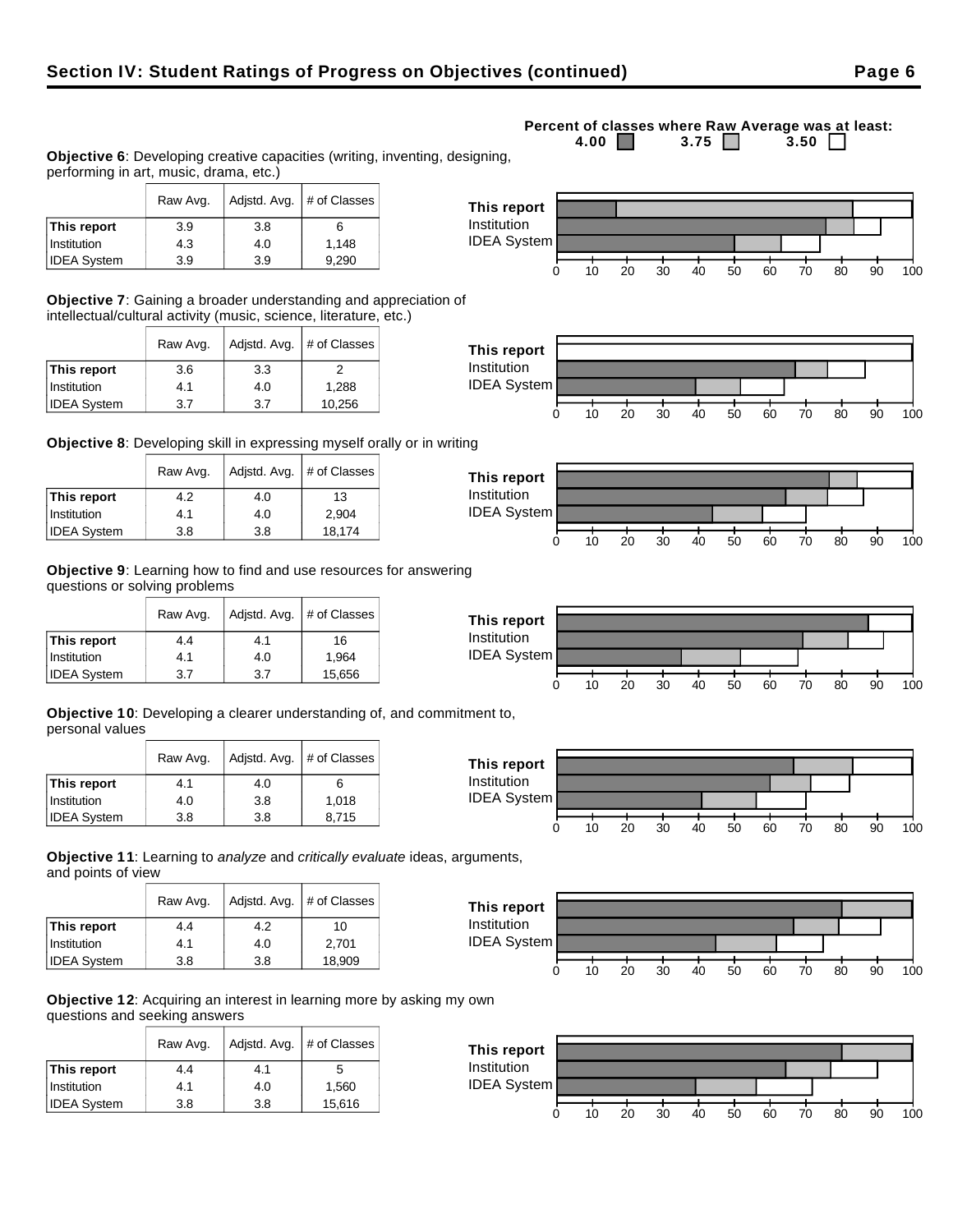# **Section V: Teaching Methods and Styles Page 7 Access Page 7 Access Page 7 Access Page 7**

This section is intended to support teaching improvement efforts. The 20 teaching methods assessed in the IDEA system (grouped into five "approaches" to teaching) are listed. The number of classes for which a given method was related to relevant (Important or Essential) objectives is indicated in the second column, and the third and fourth columns show the average and standard deviation of ratings. The graph on the right hand side of the page contains the information most pertinent to instructional improvement.

It shows the percentage of classes where the method was employed relatively frequently (a positive finding) or relatively infrequently (a negative finding). It is suggested that teaching improvement efforts be focused on methods/approaches where the dark bar (infrequent use) is greater than 30%, especially if the method is important to objectives in many classes (column 2).

**32 classes** in this Group used the Diagnostic Form.

| <b>Teaching Methods and Styles</b>                                                                                                 | No. of<br><b>Classes</b> | Avg. | s.d. <sup>1</sup> |   |    |    |    |    | % of Classes Where Method was<br>"Infrequently" ( $\equiv$ ) or "Frequently" ( $\equiv$ ) Used |    |    |    |    |     |
|------------------------------------------------------------------------------------------------------------------------------------|--------------------------|------|-------------------|---|----|----|----|----|------------------------------------------------------------------------------------------------|----|----|----|----|-----|
| A. Stimulating Student Interest                                                                                                    |                          |      |                   |   |    |    |    |    |                                                                                                |    |    |    |    |     |
| 4. Demonstrated the importance and significance of the subject matter                                                              | 32                       | 4.5  | 0.4               |   |    |    |    |    |                                                                                                |    |    |    |    |     |
| 8. Stimulated students to intellectual effort beyond that required by most<br>courses                                              | 32                       | 4.3  | 0.5               |   |    |    |    |    |                                                                                                |    |    |    |    |     |
| 13. Introduced stimulating ideas about the subject                                                                                 | 32                       | 4.4  | 0.4               |   |    |    |    |    |                                                                                                |    |    |    |    |     |
| 15. Inspired students to set and achieve goals which really challenged<br>them                                                     | 32                       | 4.4  | 0.4               |   |    |    |    |    |                                                                                                |    |    |    |    |     |
|                                                                                                                                    |                          |      |                   | 0 | 10 | 20 | 30 | 40 | 50                                                                                             | 60 | 70 | 80 | 90 | 100 |
| <b>B. Fostering Student Collaboration</b>                                                                                          |                          |      |                   |   |    |    |    |    |                                                                                                |    |    |    |    |     |
| 5. Formed "teams" or "discussion groups" to facilitate learning                                                                    | 9                        | 4.0  | 0.7               |   |    |    |    |    |                                                                                                |    |    |    |    |     |
| 16. Asked students to share ideas and experiences with others whose<br>backgrounds and viewpoints differ from their own            | 22                       | 4.3  | 0.5               |   |    |    |    |    |                                                                                                |    |    |    |    |     |
| 18. Asked students to help each other understand ideas or concepts                                                                 | 28                       | 4.2  | 0.5               |   |    |    |    |    |                                                                                                |    |    |    |    |     |
|                                                                                                                                    |                          |      |                   | 0 | 10 | 20 | 30 | 40 | 50                                                                                             | 60 | 70 | 80 | 90 | 100 |
| <b>C. Establishing Rapport</b>                                                                                                     |                          |      |                   |   |    |    |    |    |                                                                                                |    |    |    |    |     |
| 1. Displayed a personal interest in students and their learning                                                                    | 28                       | 4.4  | 0.5               |   |    |    |    |    |                                                                                                |    |    |    |    |     |
| 2. Found ways to help students answer their own questions                                                                          | 32                       | 4.4  | 0.4               |   |    |    |    |    |                                                                                                |    |    |    |    |     |
| 7. Explained the reasons for criticisms of students' academic<br>performance                                                       | 32                       | 4.4  | 0.5               |   |    |    |    |    |                                                                                                |    |    |    |    |     |
| 20. Encouraged student-faculty interaction outside of class (office visits,<br>phone calls, e-mail, etc.)                          | 14                       | 4.4  | 0.5               |   |    |    |    |    |                                                                                                |    |    |    |    |     |
|                                                                                                                                    |                          |      |                   | 0 | 10 | 20 | 30 | 40 | 50                                                                                             | 60 | 70 | 80 | 90 | 100 |
| D. Encouraging Student Involvement                                                                                                 |                          |      |                   |   |    |    |    |    |                                                                                                |    |    |    |    |     |
| 9. Encouraged students to use multiple resources (e.g. data banks,<br>library holdings, outside experts) to improve understanding  | 16                       | 4.6  | 0.2               |   |    |    |    |    |                                                                                                |    |    |    |    |     |
| 11. Related course material to real life situations                                                                                | 27                       | 4.5  | 0.4               |   |    |    |    |    |                                                                                                |    |    |    |    |     |
| 14. Involved students in "hands on" projects such as research, case<br>studies, or "real life" activities                          | 19                       | 4.5  | 0.4               |   |    |    |    |    |                                                                                                |    |    |    |    |     |
| 19. Gave projects, tests, or assignments that required original or creative<br>thinking                                            | 27                       | 4.5  | 0.4               |   |    |    |    |    |                                                                                                |    |    |    |    |     |
|                                                                                                                                    |                          |      |                   | n | 10 | 20 | 30 | 40 | 50                                                                                             | 60 | 70 | 80 | 90 | 100 |
| <b>E. Structuring Classroom Experiences</b>                                                                                        |                          |      |                   |   |    |    |    |    |                                                                                                |    |    |    |    |     |
| 3. Scheduled course work (class activities, tests, projects) in ways<br>which encouraged students to stay up to date in their work | 2                        | 4.4  | 0.0               |   |    |    |    |    |                                                                                                |    |    |    |    |     |
| 6. Made it clear how each topic fit into the course                                                                                | 32                       | 4.4  | 0.4               |   |    |    |    |    |                                                                                                |    |    |    |    |     |
| 10. Explained course material clearly and concisely                                                                                | 32                       | 4.4  | 0.4               |   |    |    |    |    |                                                                                                |    |    |    |    |     |
| 12. Gave tests, projects, etc. that covered the most important points of<br>the course                                             | 21                       | 4.5  | 0.3               |   |    |    |    |    |                                                                                                |    |    |    |    |     |
| 17. Provided timely and frequent feedback on tests, reports, projects, etc.<br>to help students improve                            | 0                        | NA   | <b>NA</b>         |   |    |    |    |    |                                                                                                |    |    |    |    |     |
|                                                                                                                                    |                          |      |                   | 0 | 10 | 20 | 30 | 40 | 50                                                                                             | 60 | 70 | 80 | 90 | 100 |

Ratings were made on a 5−point scale (1=Hardly ever, 5=Almost always)

<sup>1</sup>Approximately two−thirds of class averages will be within 1 standard deviation of the group's average.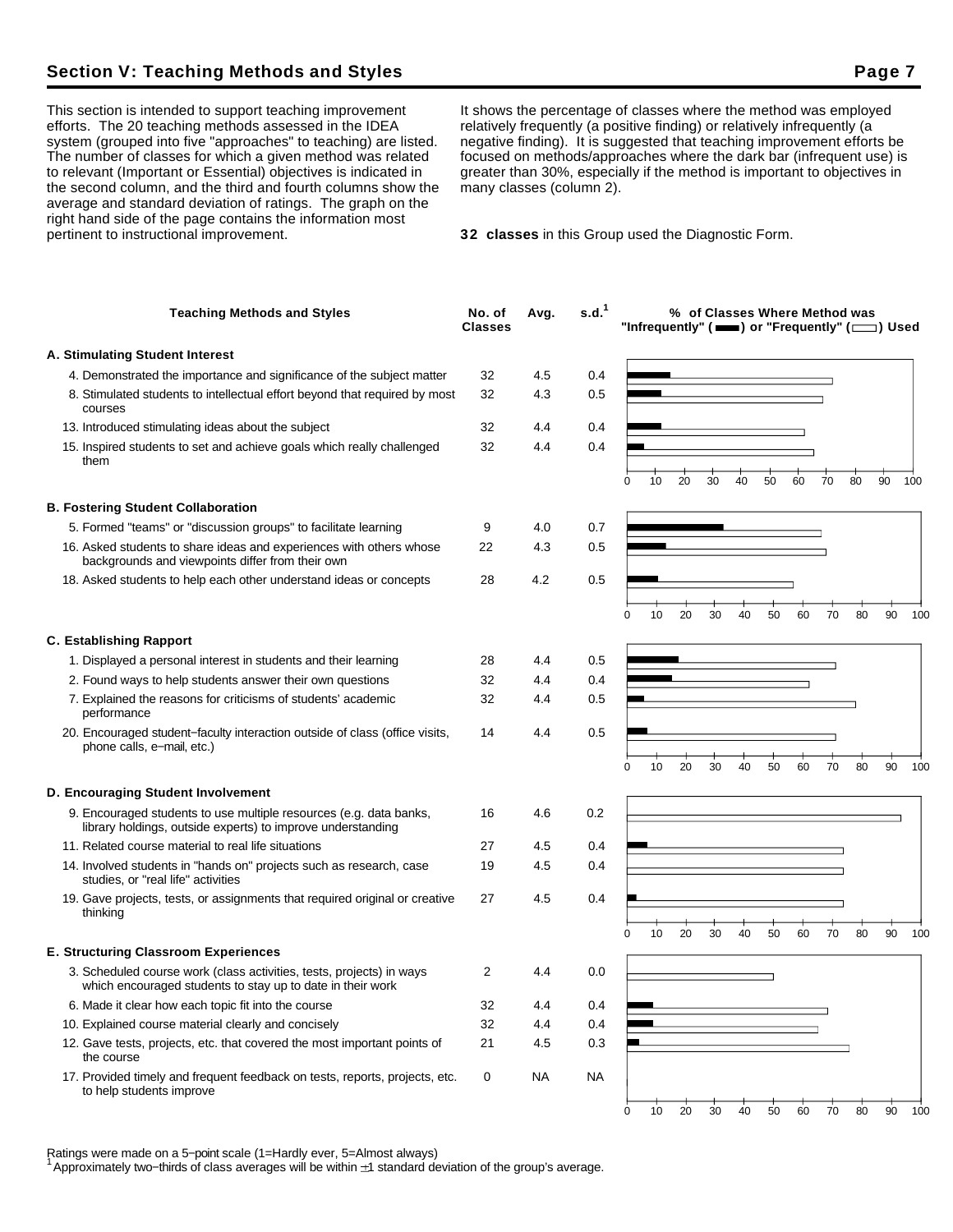**Part A** describes student motivation, work habits, and academic effort, all of which affect student learning. The table gives averages for this Group, your Institution, and the IDEA database. It also shows the percentage of classes with averages below 3.0 and 4.0 or above. Although the information in this section is largely descriptive, it can be used to explore such important questions as:

- Is there a need to make a special effort to improve student motivation and conscientiousness?
- Are these results consistent with expectations?
- Does the percent of classes below 3.0  $\bullet$ or 4.0 or above raise concerns or suggest strengths?

Averages for classes in this report are considered "similar" to the comparison group if they are within  $\pm$  .3 of the Institution or the IDEA average, respectively.

**Part B** provides information about course characteristics. Some of the questions addressed are:

- When compared to the IDEA and Institutional databases is the amount of reading, work other than reading, or difficulty for courses included in this summary report unusual?
- Are these results consistent with expectations?
- Does the percent of classes below 3.0 or 4.0 or above raise concerns or suggest strengths?

Averages for classes in this report are considered "similar" to the comparison group if they are within  $\pm$  .3 of the Institution or the IDEA average, respectively.

#### Part C summarizes students' responses to As a result of taking this course, I have more positive feelings toward this field of study. This item is most meaningful for courses taken by many non−majors.

Some of the questions addressed are:

- Are students developing a respect and appreciation for the discipline?
- Is the average Converted Score above or below 50 (the average for the converted score distribution)?

|  | A. Student Self-ratings |
|--|-------------------------|

| <b>Diagnostic Form (Short Form)</b><br><b>Item Number and Item</b> |                    | Average | $%$ of<br><b>Classes</b><br>Below 3.0 | % of<br><b>Classes</b><br>$4.0$ or<br>Above |
|--------------------------------------------------------------------|--------------------|---------|---------------------------------------|---------------------------------------------|
|                                                                    | This report        | 3.9     | 13%                                   | 53%                                         |
| 36. I had a strong desire to take<br>this course.                  | Institution        | 3.8     | 12%                                   | 42%                                         |
|                                                                    | <b>IDEA System</b> | 3.7     | 16%                                   | 36%                                         |
| 37. I worked harder on this course                                 | This report        | 3.9     | 3%                                    | 53%                                         |
| than on most courses I have                                        | Institution        | 3.8     | 5%                                    | 37%                                         |
| taken.                                                             | <b>IDEA System</b> | 3.6     | 13%                                   | 24%                                         |
|                                                                    | This report        | 3.8     | 13%                                   | 41%                                         |
| 38. I really wanted to take this<br>course from this instructor.   | Institution        | 3.7     | 12%                                   | 40%                                         |
|                                                                    | <b>IDEA System</b> | 3.4     | 27%                                   | 22%                                         |
| 39. (15) I really wanted to take this                              | This report        | 3.6     | 9%                                    | 19%                                         |
| course regardless of who                                           | Institution        | 3.5     | 19%                                   | 19%                                         |
| taught it.                                                         | <b>IDEA System</b> | 3.3     | 25%                                   | 13%                                         |
| 43. (13) As a rule, I put forth more                               | This report        | 4.2     | 0%                                    | 88%                                         |
| effort than other students on                                      | Institution        | 3.9     | 0%                                    | 46%                                         |
| academic work.                                                     | <b>IDEA System</b> | 3.6     | 1%                                    | 15%                                         |

## **B. Student Ratings of Course Characteristics**

| <b>Diagnostic Form</b><br><b>Item Number and Item</b>    |                    | Average | $%$ of<br><b>Classes</b><br>Below 3.0 | % of<br><b>Classes</b><br>$4.0$ or<br>Above |
|----------------------------------------------------------|--------------------|---------|---------------------------------------|---------------------------------------------|
|                                                          | This report        | 3.4     | 13%                                   | 13%                                         |
| 33. Amount of reading                                    | Institution        | 3.4     | 25%                                   | 18%                                         |
|                                                          | <b>IDEA System</b> | 3.2     | 33%                                   | 15%                                         |
|                                                          | This report        | 3.6     | $0\%$                                 | 22%                                         |
| 34. Amount of work in other<br>(non-reading) assignments | Institution        | 3.5     | 16%                                   | 26%                                         |
|                                                          | <b>IDEA System</b> | 3.4     | 21%                                   | 18%                                         |
|                                                          | This report        | 3.4     | 3%                                    | 13%                                         |
| 35. Difficulty of subject matter                         | Institution        | 3.5     | 13%                                   | 23%                                         |
|                                                          | <b>IDEA System</b> | 3.4     | 20%                                   | 18%                                         |

## **C. Improved Student Attitude**

40. (16) As a result of taking this course, I have more positive feelings toward this field of study.

|                    |     | 5-point Scale | <b>Converted Score</b> | (Compared to IDEA) |
|--------------------|-----|---------------|------------------------|--------------------|
|                    | Raw | Adjusted      | Raw                    | Adjusted           |
| This report        |     | 3.8           | 56                     | 50                 |
| Institution        | 4.1 | 3.9           |                        |                    |
| <b>IDEA System</b> | 3.9 | 3.9           |                        |                    |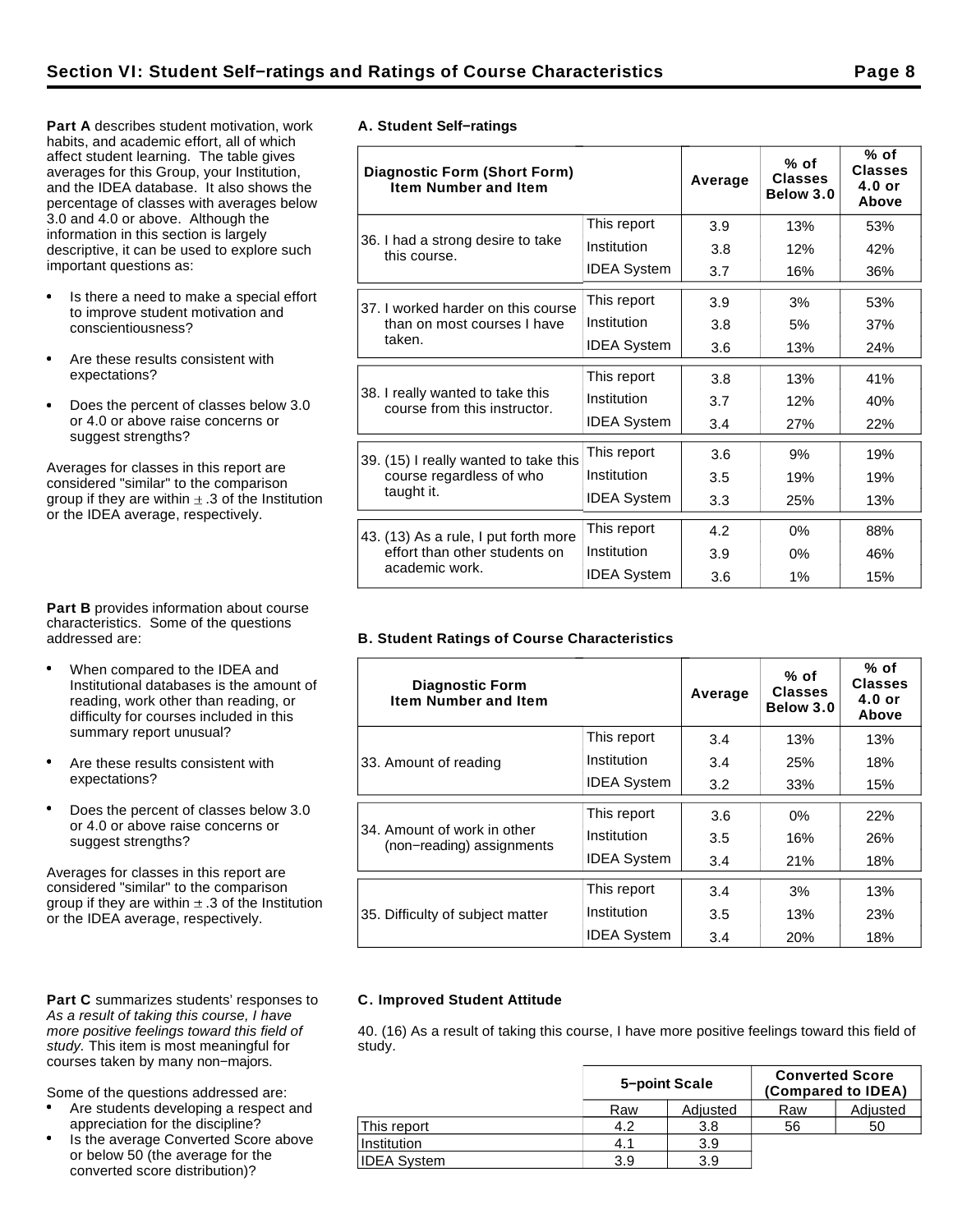## **A. Primary and Secondary Instructional Approaches**

This table shows the relative frequency of various approaches to instruction. The success of a given approach is dependent on the class objectives, but since students have different learning styles, it is generally desirable that they be exposed to a variety of approaches. Instructors reported this information on the Faculty Information Form.

| <b>Number Rating: 32</b> | Percent indicating instructional approach as: |                  |  |  |  |
|--------------------------|-----------------------------------------------|------------------|--|--|--|
|                          | Primary                                       | <b>Secondary</b> |  |  |  |
| Lecture                  | $0\%$                                         | $0\%$            |  |  |  |
| Discussion/Recitation    | 0%                                            | $0\%$            |  |  |  |
| Seminar                  | 0%                                            | 0%               |  |  |  |
| Skill/Activity           | 0%                                            | $0\%$            |  |  |  |
| Laboratory               | $0\%$                                         | 0%               |  |  |  |
| <b>Field Experience</b>  | 0%                                            | $0\%$            |  |  |  |
| Studio                   | $0\%$                                         | $0\%$            |  |  |  |
| Multi-Media              | $0\%$                                         | $0\%$            |  |  |  |
| Practicum/Clinic         | $0\%$                                         | $0\%$            |  |  |  |
| Other/Not Indicated      | 100%                                          | 100%             |  |  |  |

## **B. Course Emphases**

| This section shows the degree to                                                                                                                                                                                                                                       | <b>Number</b>                  | Percent indicating amount required was: |                 |       |       |
|------------------------------------------------------------------------------------------------------------------------------------------------------------------------------------------------------------------------------------------------------------------------|--------------------------------|-----------------------------------------|-----------------|-------|-------|
| which classes in this area expose<br>students to various kinds of                                                                                                                                                                                                      |                                | Rating                                  | ∥None or Little | Some  | Much  |
| academic activities. Generally,<br>proficiency is related to the amount<br>of exposure. Are we giving students<br>enough opportunity to develop the<br>skills they need after graduation?<br>Instructors reported this information<br>on the Faculty Information Form. | Writina                        |                                         | 0%              | 0%    | 0%    |
|                                                                                                                                                                                                                                                                        | Oral communication             |                                         | 0%              | 0%    | 0%    |
|                                                                                                                                                                                                                                                                        | Computer application           |                                         | $0\%$           | 0%    | 0%    |
|                                                                                                                                                                                                                                                                        | Group work                     |                                         | 0%              | $0\%$ | $0\%$ |
|                                                                                                                                                                                                                                                                        | Mathematical/quantitative work |                                         | 0%              | $0\%$ | 0%    |
|                                                                                                                                                                                                                                                                        | Critical thinking              |                                         | 0%              | 0%    | $0\%$ |
|                                                                                                                                                                                                                                                                        | Creative/artistic/design       |                                         | 0%              | 0%    | 0%    |
|                                                                                                                                                                                                                                                                        | Reading                        |                                         | 0%              | $0\%$ | 0%    |
|                                                                                                                                                                                                                                                                        | Memorization                   |                                         | 0%              | $0\%$ | 0%    |

## **C. "Circumstances" Impact on Learning**

How instructors regard various factors that may facilitate or impede student learning is shown here. Until research establishes the implications of these ratings, administrators should make their own appraisal of whether or not ratings of student learning were affected by these factors. Instructors reported this information on the Faculty Information Form.

|                                             |                         | Percent indicating impact on learning was: |                                                          |                 |  |
|---------------------------------------------|-------------------------|--------------------------------------------|----------------------------------------------------------|-----------------|--|
|                                             | <b>Number</b><br>Rating | <b>Negative</b>                            | <b>Neither</b><br><b>Negative nor</b><br><b>Positive</b> | <b>Positive</b> |  |
| Physical facilities/equipment               | 0                       | $0\%$                                      | $0\%$                                                    | $0\%$           |  |
| Experience teaching course                  | 0                       | $0\%$                                      | $0\%$                                                    | $0\%$           |  |
| Changes in approach                         | 0                       | $0\%$                                      | $0\%$                                                    | 0%              |  |
| Desire to teach the course                  | 0                       | $0\%$                                      | $0\%$                                                    | $0\%$           |  |
| Control over course<br>management decisions | 0                       | 0%                                         | 0%                                                       | 0%              |  |
| Student background                          | 0                       | $0\%$                                      | $0\%$                                                    | $0\%$           |  |
| Student enthusiasm                          | 0                       | 0%                                         | 0%                                                       | $0\%$           |  |
| Student effort to learn                     | 0                       | 0%                                         | 0%                                                       | $0\%$           |  |
| Technical/instructional support             | 0                       | 0%                                         | $0\%$                                                    | 0%              |  |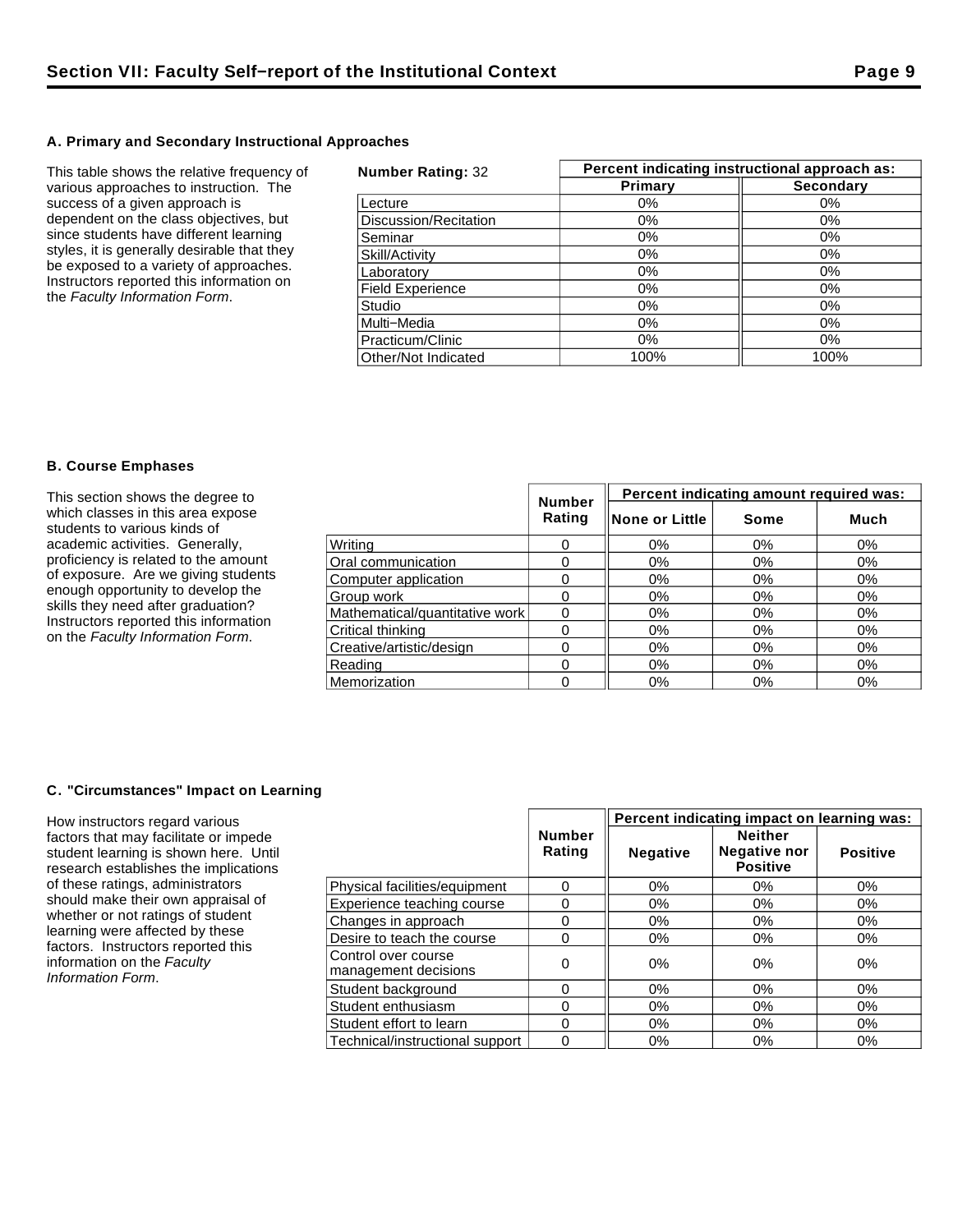|                           | <b>Number Responding:</b> |    |              |    |     |     |         |                                     |
|---------------------------|---------------------------|----|--------------|----|-----|-----|---------|-------------------------------------|
| Question<br><b>Number</b> | Omit                      | 1  | $\mathbf{2}$ | 3  | 4   | 5   | Average | <b>Standard</b><br><b>Deviation</b> |
|                           | 8                         | 4  | 3            | 29 | 147 | 442 | 4.6     | 0.66                                |
| $\mathbf{2}$              | 9                         | 3  | 9            | 48 | 157 | 407 | 4.5     | 0.74                                |
| 3                         | 11                        | 8  | 9            | 37 | 140 | 428 | 4.6     | 0.78                                |
| 4                         | 9                         | 8  | 10           | 46 | 161 | 399 | 4.5     | 0.81                                |
| 5                         | 8                         | 9  | 12           | 41 | 150 | 413 | 4.5     | 0.82                                |
| $6\phantom{a}$            | 9                         | 9  | 10           | 47 | 151 | 407 | 4.5     | 0.82                                |
| 7                         | 10                        | 6  | 10           | 44 | 161 | 402 | 4.5     | 0.78                                |
| 8                         | 9                         | 17 | 8            | 60 | 149 | 390 | 4.4     | 0.92                                |
| $\boldsymbol{9}$          | 8                         | 9  | 5            | 59 | 160 | 392 | 4.5     | 0.81                                |
| 10                        | 11                        | 6  | 8            | 46 | 153 | 409 | 4.5     | 0.77                                |
| 11                        | 633                       |    |              |    |     |     |         |                                     |
| 12                        | 633                       |    |              |    |     |     |         |                                     |
| 13                        | 633                       |    |              |    |     |     |         |                                     |
| 14                        | 633                       |    |              |    |     |     |         |                                     |
| 15                        | 633                       |    |              |    |     |     |         |                                     |
| 16                        | 633                       |    |              |    |     |     |         |                                     |
| 17                        | 633                       |    |              |    |     |     |         |                                     |
| 18                        | 633                       |    |              |    |     |     |         |                                     |
| 19                        | 633                       |    |              |    |     |     |         |                                     |
| 20                        | 633                       |    |              |    |     |     |         |                                     |